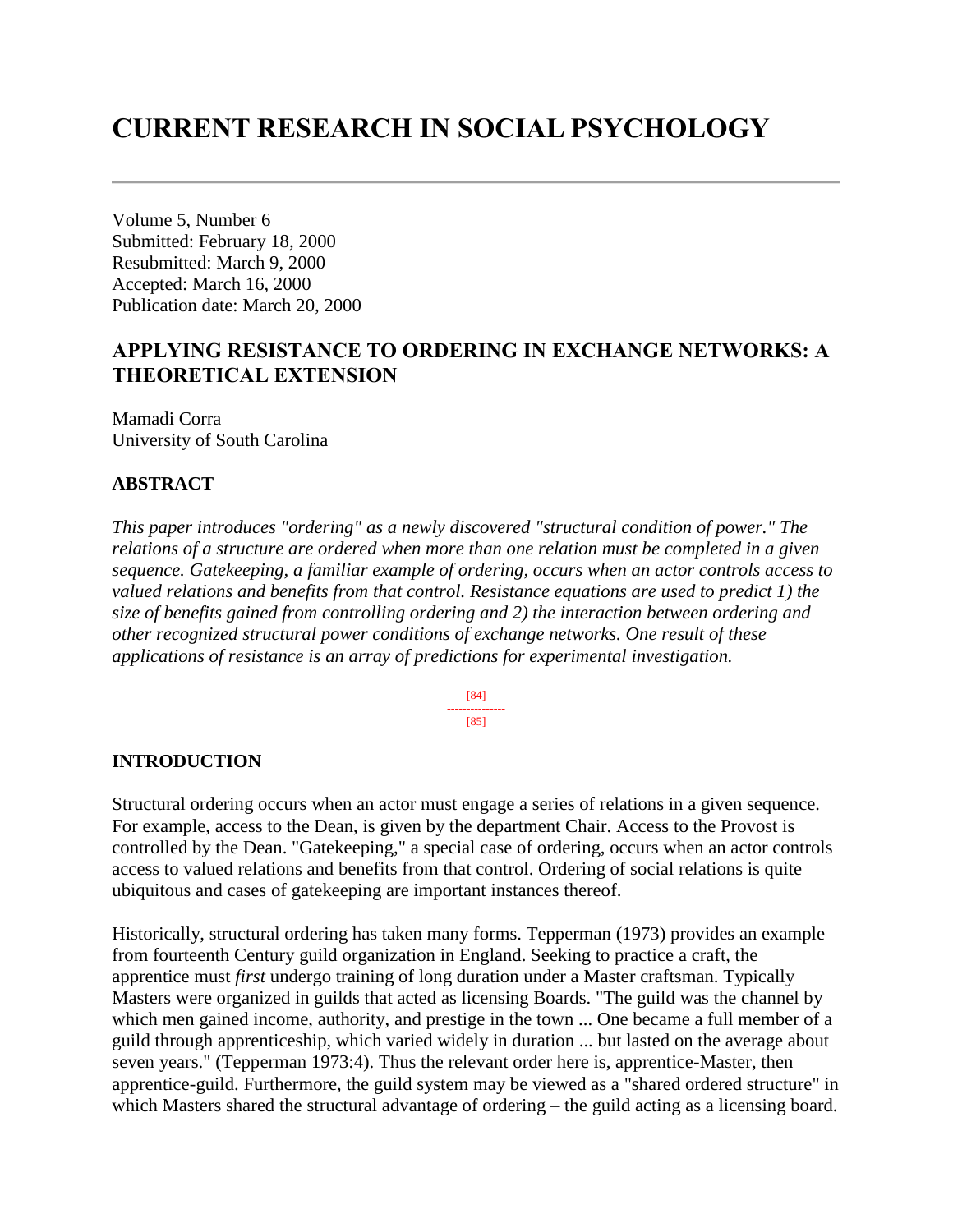Over the term of apprenticeship, Masters accumulated wealth by extracting useful work from apprentices (Tepperman 1973). The ordering effect is the apprentice's cost of gaining access to practicing as a Master, a cost which is a benefit to the Master.

Contemporary organizations are a fertile ground for ordering. Burawoy (1979) recounts experiences as a machinist including his frustrations at gaining access to needed tools. At the end of each day, tools were stored in the tool cage. Each subsequent day, a machinist can begin work only when serviced by the employee running the tool cage. But that employee always passed tools to long-term workers first leaving Burawoy to last. Without tools Burawoy could not begin work and, since work was paid at piece rate, could earn no money.

> [85] --------------- [86]

The order here is clearer when viewed from the point of view of the job. From that point of view, the relevant order is, Burawoy-access to needed tools (through the tool cage custodian), then Burawoy-work and pay. Subsequently Burawoy won the Christmas lottery, a ham which he promptly gave to the tool cage man. From that time Burawoy's requests were treated the same as those of long-term employees. Here, the ordering effect is the gift of the ham which is Burawoy's cost of gaining access to needed tools, work and pay.

Structural ordering also occurs in white-collar work. In a study of an unemployment bureau, Blau (1987) reports an "exchanging of values" (p. 47). Under bureaucratic rules, agents unable to solve work problems were required to seek help from their boss. Blau puts it thus: "Agents, however, were reluctant to reveal to their superior their inability to solve a problem for fear that their ratings would be adversely affected" (p. 47). As a result, an informal system was developed wherein more knowledgeable colleagues were consulted. "The questioning agent is enabled to perform better than he could otherwise have done, without exposing his difficulties to the superior.... The consultant gains prestige, in return" (p. 47-48). To perform and not receive low ratings, agents had to go through knowledgeable colleagues acting as informal consultants. The cost paid by agents, the ordering effect, was the deference paid to their more knowledgeable colleagues.

Because gatekeepers control access to advantages, they exercise power and benefit from the control. A theory which explains gatekeeping and other kinds of ordering must explain what determines the size of the benefit gained by gatekeepers and by others favored by the ordering of relations. Resistance Theory asserts that the size of that benefit is a function of the value of the access sought. Gatekeepers who control access to highly valuable relations will gain more than gatekeepers who control access to relations of nominal value. In this paper, resistance equations will be used to generate metric predictions, calculating from the expected benefit to be gained back to the costs of gaining access.

> [86] --------------- [87]

As indicated by the foregoing examples, ordering is not limited to exchange networks. Nevertheless, exchange networks offer a well understood context to study ordering. For example,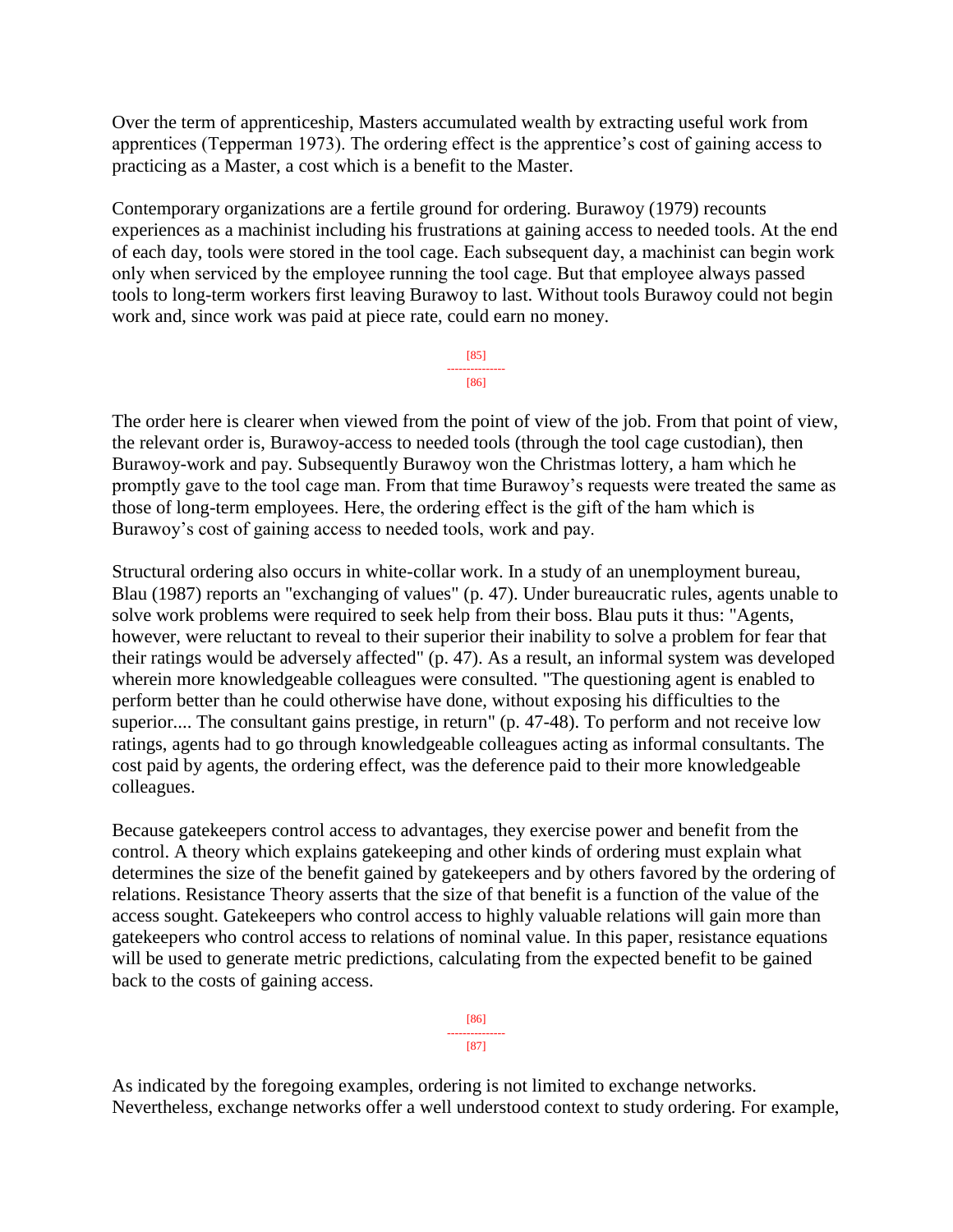an exchange ratio can stand for a benefit. The more favorable the exchange ratio for the actor controlling access, the higher the payoff to that actor and the lower the payoff to the actor seeking access. Then the increment of the payoff above equipower is the benefit to the actor controlling access. And the cost of the benefit is the increment of payoff below equipower for the actor seeking the access.

In the sections to follow, the paper evolves thus: First, resistance is introduced and applied to ordering to generate metric predictions. Next, I investigate the interaction of ordering with other structural power conditions. These analyses will generate predictions which will be tested in a future paper.

#### **APPLYING RESISTANCE**

Resistance has been extensively used to predict exchange ratios under a variety of network conditions (cf. Willer 1984, 1992; Skvoretz and Willer 1991, 1993; Willer and Skvoretz 1997). In "power relations," actors' interests are produced by the mixed motives of relations. In mixed motive games, each player seeks its best outcome, here called Pmax, and seeks to avoid its worst outcome, here called Pcon. Resistance captures the mixed motives of power relations in the following kind of way: when  $P_i$  is the payoff to *i*,  $P_{imax}$  is *i*'s best payoff and  $P_i$ con the payoff at confrontation (when exchange does not occur), *i*'s resistance,

$$
R_i = \frac{P_i \max - P_i}{P_i - P_i con}
$$
 (1)

And Principle 2 of the theory asserts that:

*Agreements occur at equi-resistance (Willer 1981&1999).* 

[87] --------------- [88]

Thus resistance predicts that exchanges occur when  $R_i = R_j$ . For example, in a dyad in which A and B divide a pool of 24 resources, the most that either can gain is 23 leaving the  $24 - 23 = 1$  for the other. Therefore,  $Pmax = 23$ . When A and B fail to reach an agreement, they are in confrontation, no exchange occurs and  $Pcon = 0$  for both:

$$
R_A = \frac{23 - P_A}{P_A - 0} = \frac{23 - P_B}{P_B - 0} = R_B
$$
\n(2)

By symmetry  $P_A = 12$  and  $P_B = 12$ . Since the dyad has no conditions which produce power differences, its payoffs are counted as equipower (Willer 1999). Note that here Pcon = 0 because neither actor benefits when exchange does not occur. Unless otherwise noted, all following examples will use 24-point resource pool.

#### **APPLYING RESISTANCE TO PREDICT ORDERING EFFECTS**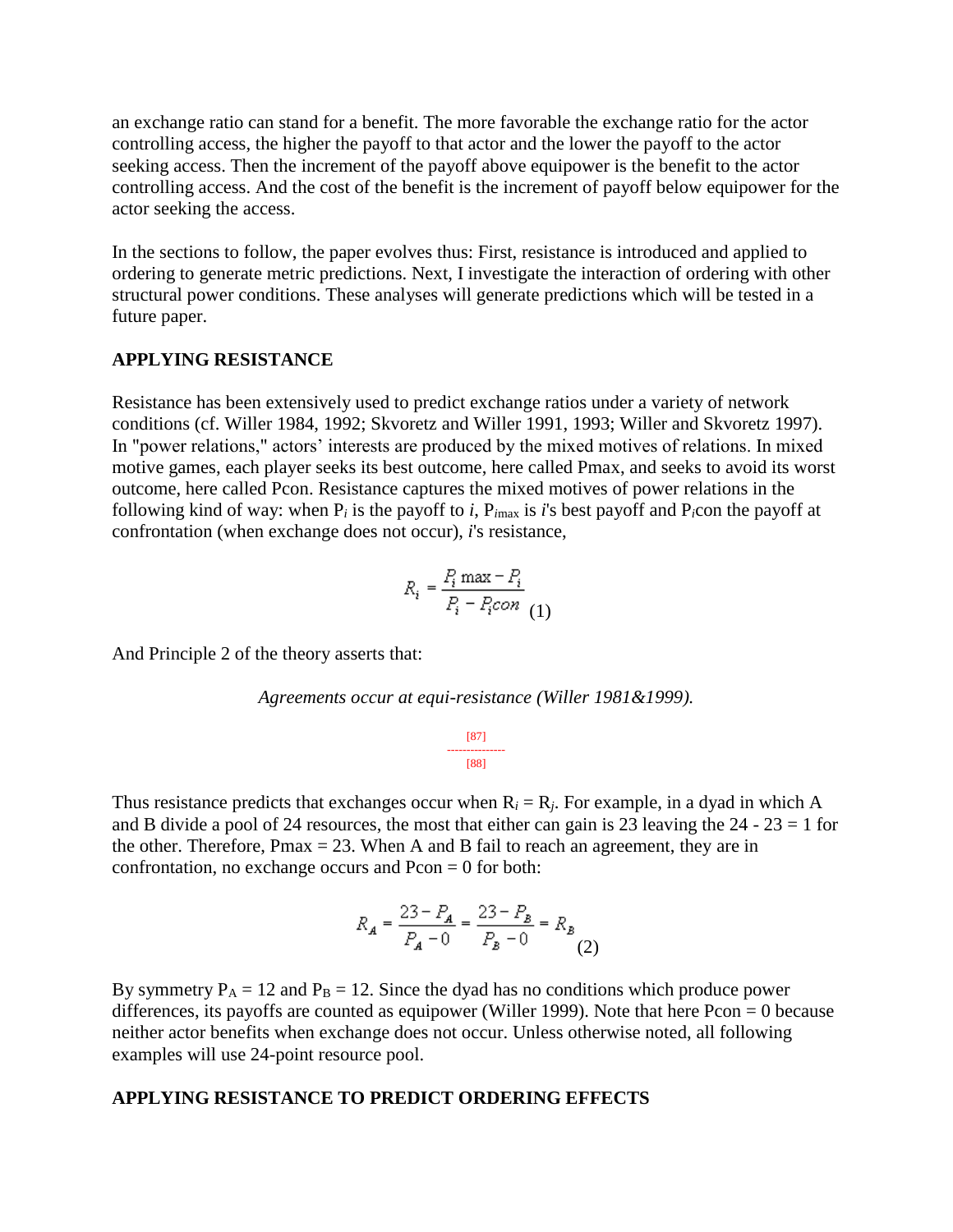Before proceeding with the analyses of this paper, a useful notation for the tables is introduced here: The term "Br" refers to a "Branch" network having one central position and two or more peripherals that are connected only to the single center position. For the purpose of identifying structures used in the analyses, and represented in the tables, Br1\_1 denotes a 2-Branch where a central position has two exchange partners and the two exchanges must occur in order. Similarly, Br1\_1\_1 denotes a 3-Branch where a central position has three exchange partners, with whom exchanges must occur in order. When the number of resources varies, Br1 1: 24, 12 indicates that there are 24 resources in the first relation to be divided and 12 resources in the second. Similarly, Br1 1: 24 48 indicates there are 24 resources in the first relation and 48 in the second. When the number of resources are not given, the default value is 24 resources in all relations.

Br21\_1, Br1\_21, Br22\_1 and Br1\_22 are all 3-Branch networks with two "ordered steps." In the first step of Br21\_1, the central position is exclusively connected to two exchange partners. Once the exchange with either one of the two positions in the first step is completed, the central position can then exchange with the third partner in the second step. By contrast, in Br1\_21 the central position is exclusively connected in the second step of the order. In Br22\_1, the central position has two exchange relations in the first step, of which it may exchange with either or both of the two partners, and a single exchange in the second. Finally, in Br1\_22 the central position has a single exchange relation in the first step of the order, and may then exchange with either or both exchange partners in the second step.

> [88] --------------- [89]

Now consider the A - B - C network in which B must exchange first with A in order to reach C. At issue is the cost of B's access to C as measured by the A - B exchange ratio. After A exchanges with B, ordering is completed. Thus the B - C exchange relation is equipower and, with 24 resources to divide, B can reasonably expect to gain 12. But, if the A - B exchange is not completed, B cannot access C and the 12 will be lost. Therefore,  $P_{Ba}$ con = -12 and

$$
R_B = \frac{23 - P_B}{P_B - (-12)} = \frac{23 - P_A}{P_A} = R_A \tag{3}
$$

For any agreement  $P_A + P_B = 24$ . Substituting and solving equation 3 gives  $P_B = 9.72$  and  $P_A =$ 14.28. Therefore, resistance predicts that A will exercise power over B in the first exchange while the second exchange will be equal power. To find B's cost of access subtract  $P_B$  from 12, the payoff at equipower;  $12 - 9.72 = 2.28$ . And 2.28 is A's benefit as gatekeeper for  $14.28 = 12 +$ 2.28.

More generally, the effect of ordering on the first exchange relation is to reduce the value of Pcon by the value to be gained in the second. For the  $A - B - C$  structure,

$$
P_{Ba}con = - P_{Bc}.
$$

For example, when the total resource pool value of the second exchange, B - C, is halved to 12, B can expect to gain 6 in that exchange and therefore  $P_{Ba}$  con = - 6 (the value to be lost if the B -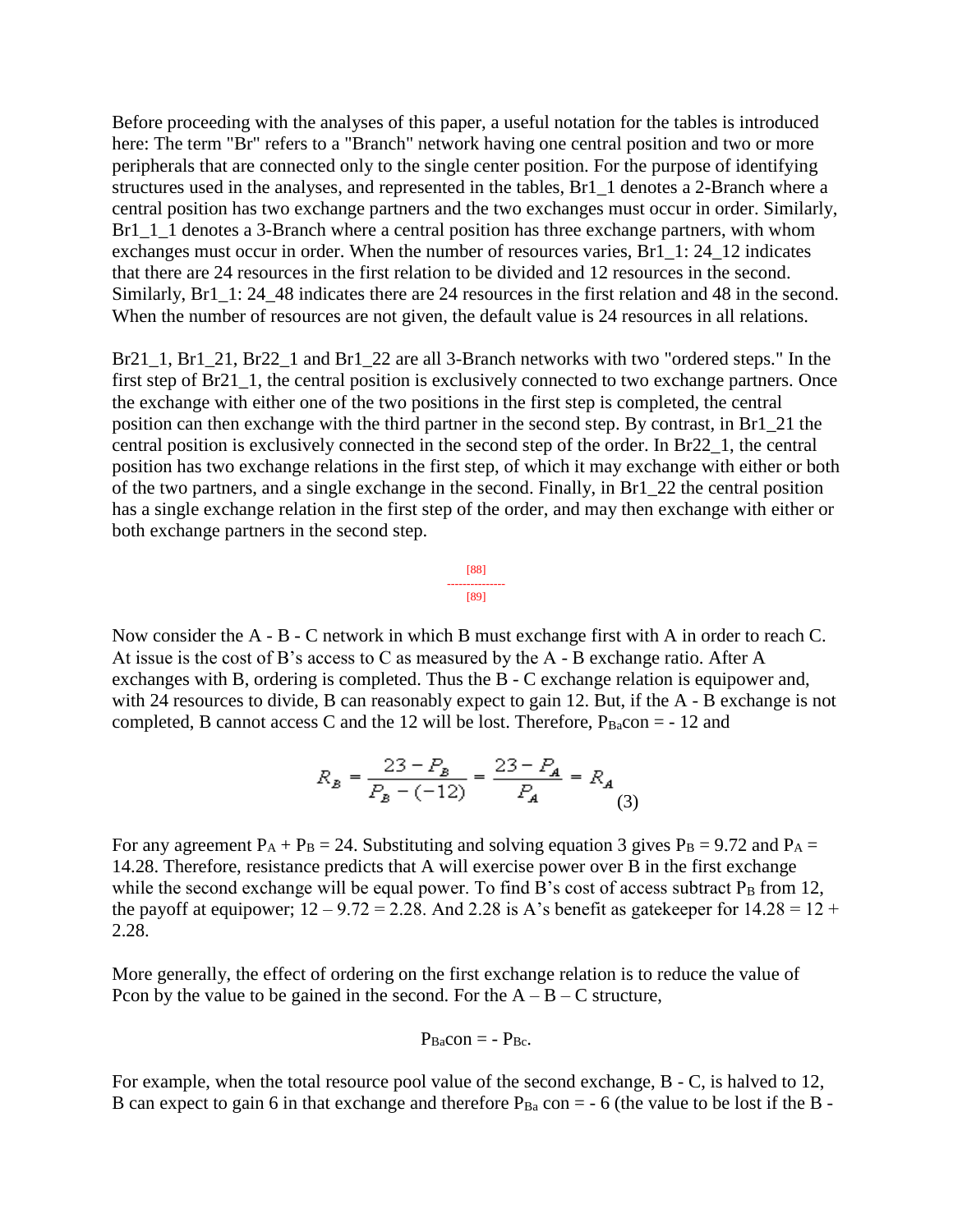A exchange is not completed) and resistance predicts B's payoff in the first exchange to be 10.73. When the resource pool of the second exchange,  $B - C$ , is doubled to 48,  $P_{Ba}$  con = - 24, and B's payoff in the first exchange declines to 8.23. Table 1 summarizes some resistance values for the central position, B, for the ordered 2-Branch and 3-Branch used for the analysis of this section.



| <b>Structure</b> | <b>Exchange</b> | Pcon     | <b>Predicted Payoff</b> |
|------------------|-----------------|----------|-------------------------|
| $Br1_1:24_12$    | first           | -6       | 10.73                   |
| Br1_1:24_24      | first           | $-12$    | 9.72                    |
| Br1_1:24_48      | first           | $-24$    | 8.23                    |
|                  |                 |          |                         |
| $Br1_1_1$        | second          | $-12$    | 9.72                    |
|                  | first           | $-21.72$ | 8.47                    |

|  |  |  |  |  | Table 1: Pcon and Predicted Payoffs in Ordered 2- and 3-Branch Networks |
|--|--|--|--|--|-------------------------------------------------------------------------|
|--|--|--|--|--|-------------------------------------------------------------------------|

Extending this analysis to larger networks is straightforward. Begin with the last exchange (which will be equipower) and work to the first applying resistance sequentially. For example, consider a 3-Branch where B exchanges with A, C and D and must exchange in that order. Once again the last exchange is equipower. Then the second exchange is calculated like the  $A - B$ exchange above; since  $P_{Bd} = 12$ ,  $P_{Bc}$  con = -12 and  $P_{Bc} = 9.72$ . Because the value of both B – C and B – D will be lost if B – A is not completed,  $P_{Ba}$ con = -  $(P_{Bc} + P_{Bd})$  = -  $(9.72 + 12)$  = - 21.72. Plugging that value into resistance for the first exchange gives  $P_{Ba} = 8.47$ .

#### **THE INTERACTION OF ORDERING WITH EXCLUSION AND NULL CONNECTION**

Previous research has shown that structural power conditions interact and that when two or more conditions are present their joint effects can be predicted (Szmatka and Willer 1995; Willer and Skvoretz 1997). Completeness requires an explanation of how ordering interacts with other structural power conditions. Readers familiar with the application of resistance to the types of connection will recognize the similarity between the applications of resistance to ordering and inclusion.

| ----- | ------ |
|-------|--------|

In fact ordering and inclusion are similar but distinct phenomena. Consider the A - B - C network. For both ordered exchange and inclusive connection, the central B is lower power in one of two exchanges. Furthermore, the amount of power exercised over B for ordering and inclusion is identical. Equation 3, used here to predict ordering was previously used to predict inclusion (Patton and Willer 1990). Nevertheless, the effects of the two conditions are clearly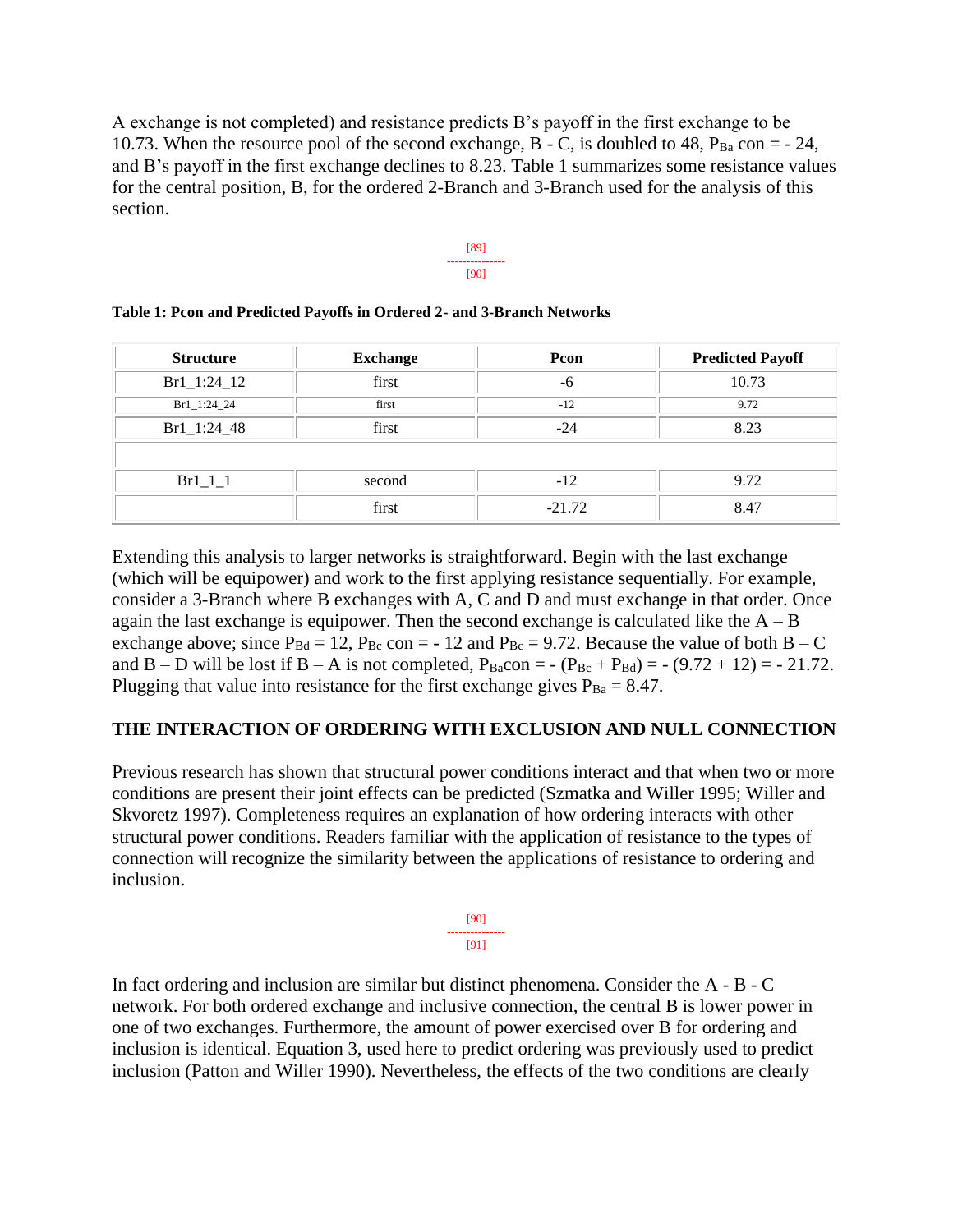distinct; in the A – B – C network, ordering affects the *first* of B's exchanges whereas inclusion affects the *second*.

Before examining the interaction of ordering with exclusion and null, it is useful to introduce the idea of "steps" in the ordering process. In the discussion above, each exchange relation was treated as a single step. Now, ordering effects occur between steps and each step can contain multiple exchange relations. Consider a network with two "ordered steps." In the first step, B has two exchange partners, A and C. In the second step B has one exchange partner, D. Assume that B must complete only one of two exchanges in the first step to access D in the second. At issue is how B's alternatives interact with ordering to determine the exchange ratios of the first step.

#### *The Interaction of Ordering with Exclusion*

Structural ordering may be combined with exclusion in two ways: 1) exclusion can occur in relations which must be completed prior to one or more others, or 2) exclusion can occur in the last step. It will now be shown why the effect of ordering should be eliminated only when exclusion occurs in relations which must be completed prior to the last step of the ordering.

Let B be exclusively connected to A and C in the first step such that exchange with one must be completed before B can exchange in the second step with D. It will now be shown that exclusion eliminates the effect of ordering. Applying equation 2, it is inferred that B and A can agree to a 9.72 - 14.28 exchange and B turns to C for an alternative offer. For the  $B - C$  relation, P<sub>B</sub>con = 9.72 because, if B fails to reach an agreement with C, B gains 9.72 from A. Furthermore,  $P<sub>C</sub>$ max = 14 because C will be excluded unless it makes an offer better than A's to B. Therefore,

$$
R_B = \frac{23 - P_B}{P_B - 9.72} = \frac{14 - P_C}{P_C} = R_C
$$

$$
\xrightarrow{\qquad [91]}
$$

$$
\xrightarrow{\qquad [92]}
$$

 $P_B = 16.67$  and  $P_C = 7.33$ . Exclusion has already reversed the power process. But the power process will continue in the  $B - A$  relation. Facing exclusion, A will make a better offer than C's, while subsequently C will better A's offer. The end point is  $23 - 1$  favoring B. Thus resistance asserts that exclusion completely eliminates the effect of ordering. Table 2 summarizes some resistance factor and predicted values used for the analysis of this section. When ordering has multiple steps, it is predicted that exclusion eliminates ordering only in the step (or steps) in which it occurs.

|  |  | Table 2: Pcon and Predicted Payoffs for Exclusively Connected Ordered 3-Branch |
|--|--|--------------------------------------------------------------------------------|
|  |  |                                                                                |

| <b>Structure</b> | <b>Exchange</b> | Pcon            | <b>Predicted Payoff</b> |
|------------------|-----------------|-----------------|-------------------------|
|                  | tırst           | approaches Pmax | ل ک                     |
| R٣               | nrst:           | <u>_</u>        |                         |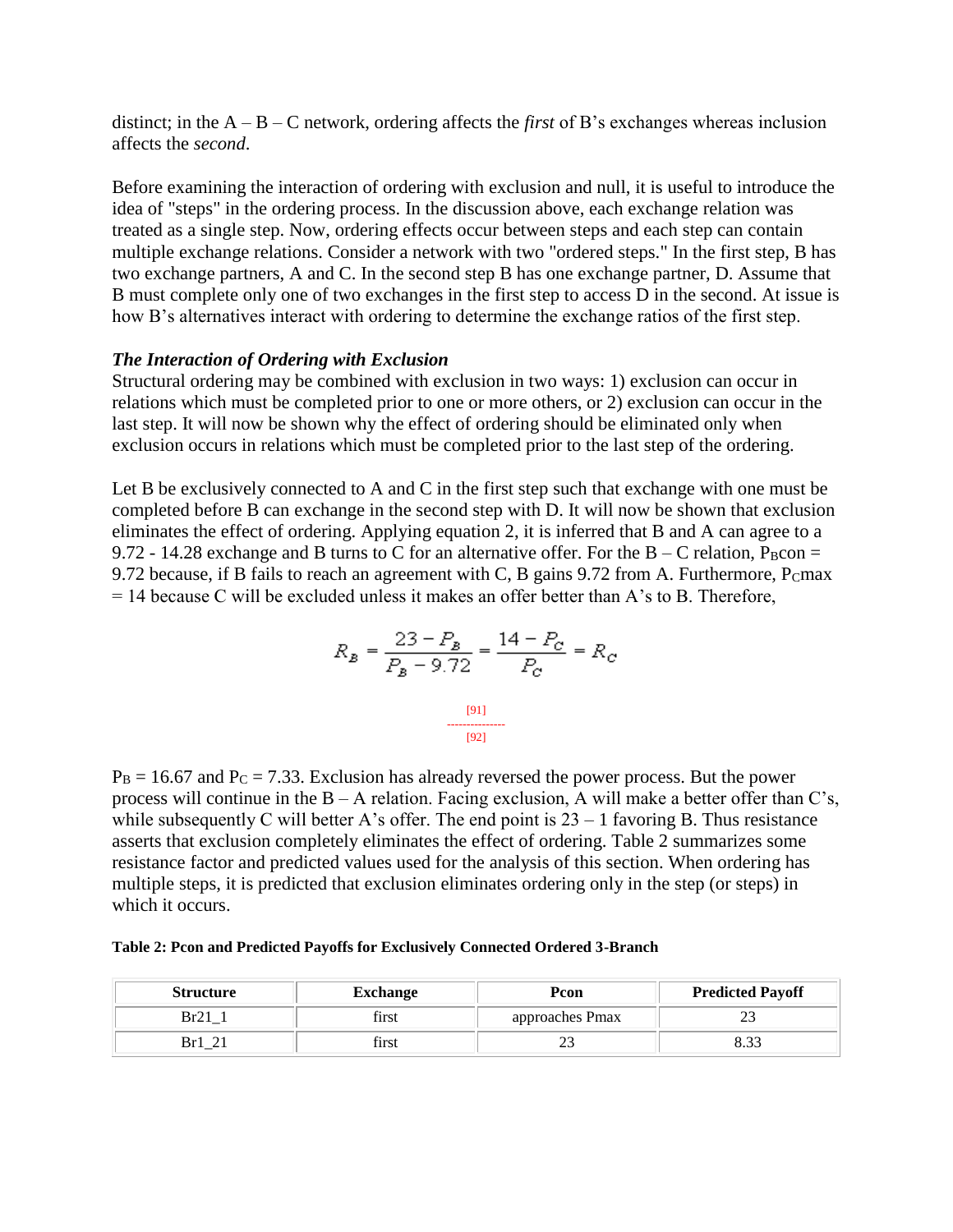When exclusion occurs in the last step, the ordering is already complete so there is no ordering effect to eliminate. Therefore, exclusion operates exactly as it does in the absence of ordering. Since it does, exclusion may inflate the effect of ordering in earlier relations for the following reason. When exclusively connected in the final step, B will gain maximally. For example, let B be central in a 3-branch to A, C and D. In the first step B exchanges with A. Only when that exchange is complete may B exchange with either C or D but not both. In the second step, B will gain  $P_B = P_B$ max = 23. Therefore, for the first step,  $P_B$ con = - 23. By contrast, if B had only C for the last step, the  $B - C$  exchange would be equipower and, since then  $P_B$ con = -12, the effect on earlier relations is less than when B excludes one of C and D.

## *The Interaction of Ordering with Null Connection*

Structural ordering may also be combined with null connection in the same two ways. That is to say, 1) null connection may occur in relations which must be completed prior to others or 2) null connection may occur at the end of the order. As for exclusion, these two have different effects. Only when null connection occurs in steps which must be completed prior to the end of the ordering, is the effect of ordering eliminated.

> [92] --------------- [93]

To show that the ordering effect is eliminated for any step where null connection occurs, consider the 3-Branch where the two exchanges of the first step are null connected. The central B now must complete exchange with A or C or both before exchanging with D. Since B need only to exchange with one of the two, B's access to D cannot be stopped by either A or C alone. Furthermore, once an initial offer from either one is received by B, the ordering effect is eliminated for the other relation. Therefore, both relations are predicted to exchange at equipower. When ordering has multiple steps, it is predicted that null eliminates ordering only in the step (or steps) in which it occurs.

Alternatively, null connection can occur at the end of the order. If so, the size of the ordering effect on earlier relations increases with the sum of the settlements gained. Consider the case where a central B exchanges first with A and then is null connected to C and D in the second step. Again all relations contain 24 resources to divide. B should gain 12 resources when exchanging with C and 12 more when exchanging with D. Therefore, in the  $A - B$  exchange  $P_B$  $con = -(12 + 12) = -24$ . This same confrontation value was seen in a structure analyzed earlier where B exchanged last in a 48 pool relation. There the second, and last, exchange occurred at equipower and P<sub>B</sub>con = - 24 for the first exchange. For that value it was found that  $P_B = 8.23$  for the first exchange which is also the prediction here. Table 3 presents some resistance factor values used for the analysis of this section.

| <b>Structure</b>     | <b>Exchange</b> | Pcon | <b>Predicted Payoff</b> |
|----------------------|-----------------|------|-------------------------|
| Br22 1               | first           |      |                         |
|                      | second          |      |                         |
| $\gamma$<br>$Br1_22$ | first           |      |                         |

|  | Table 3: Pcon and Predicted Payoffs in Null Connected Ordered 3-Branch |  |
|--|------------------------------------------------------------------------|--|
|  |                                                                        |  |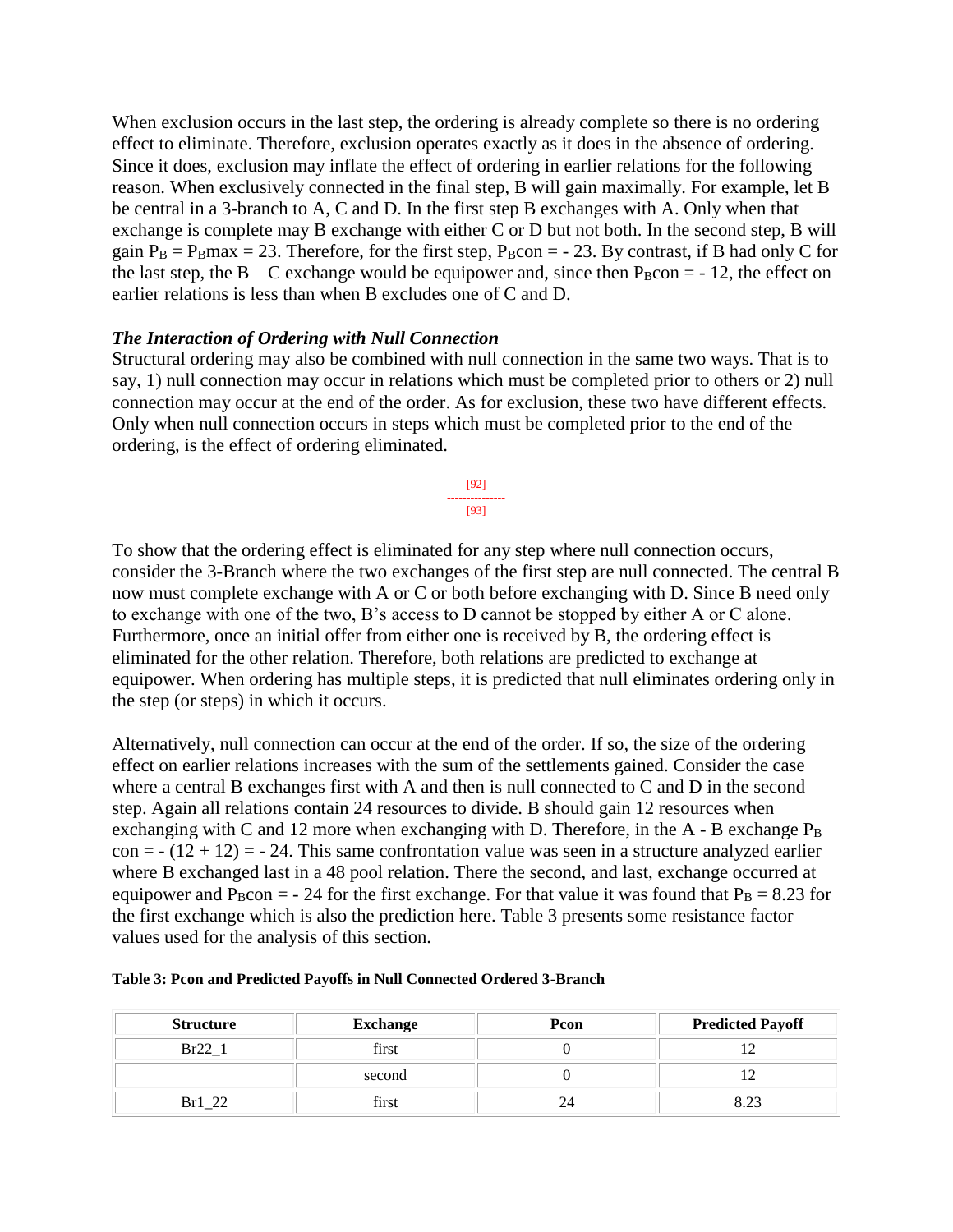#### **CONCLUSION**

This paper has introduced ordering as a structural power condition. And, resistance has been applied to predict the effects of structural ordering on relations. Resistance asserts that the size of the ordering effect is a function of the size of the benefits to be gained from later relations. For example, when B must exchange with A prior to exchanging with C the network is ordered and resistance predicts that A benefits at the expense of B. Furthermore, resistance also predicts that the B – C exchange, the last in the ordering, is not affected; B and C exchange at equipower. Resistance asserts that because positions like A control access to valued relations, they have the structural advantage of ordering, and exercise power over positions subject to that control. To this end, the predictions of resistance in this paper have significant empirical implications.

The significance of ordering is importantly related to its occurrence in everyday life. We find that ordered relations are by no means limited to exchange networks. In fact, ordering is frequently encountered in the field, and, when encountered, can have substantial effects. In hierarchical organizations, each level gatekeeps for the next higher one, and additional gatekeepers, like administrative assistants, are also frequently encountered. Similarly, because individuals seeking entry for themselves and/or their merchandise must go through border checkpoint officials, these officials can be very powerful. Customs officials in some parts of the world become very powerful and rich because they determine who may pass and who may do business. Here the use of gatekeeping as a source of profit may be illegal. When it is, either gatekeepers do not profit or profits are hidden. Note that when the use of gatekeeping as a source of profits is illegal, part of the ordering effect is the cost of monitoring the activities of officials to ensure compliance.

In sum, the actor through whom one must go in order to gain access to advantages can exercise power and benefit from the relation. At issue is what determines the size of that benefit? The application of resistance here asserts that the size of that benefit is a function of the size of the benefits to be gained from later relations.

Applying resistance to ordered exchange predictions have been offered for:

- How ordering affects exchange ratios in exchange networks.
- How ordering and exclusion interact to determine exchange ratios.
- How ordering and null connection interact to determine exchange ratios.

[94] --------------- [95]

Because identifying structural power conditions allows exchange ratios and thus power exercise to be predicted, a central issue for any theory of exchange networks is to find those conditions. Here resistance theory has been used to examine ordering, a newly discovered structural power condition. The discovery of structural ordering and the prediction of its effects substantially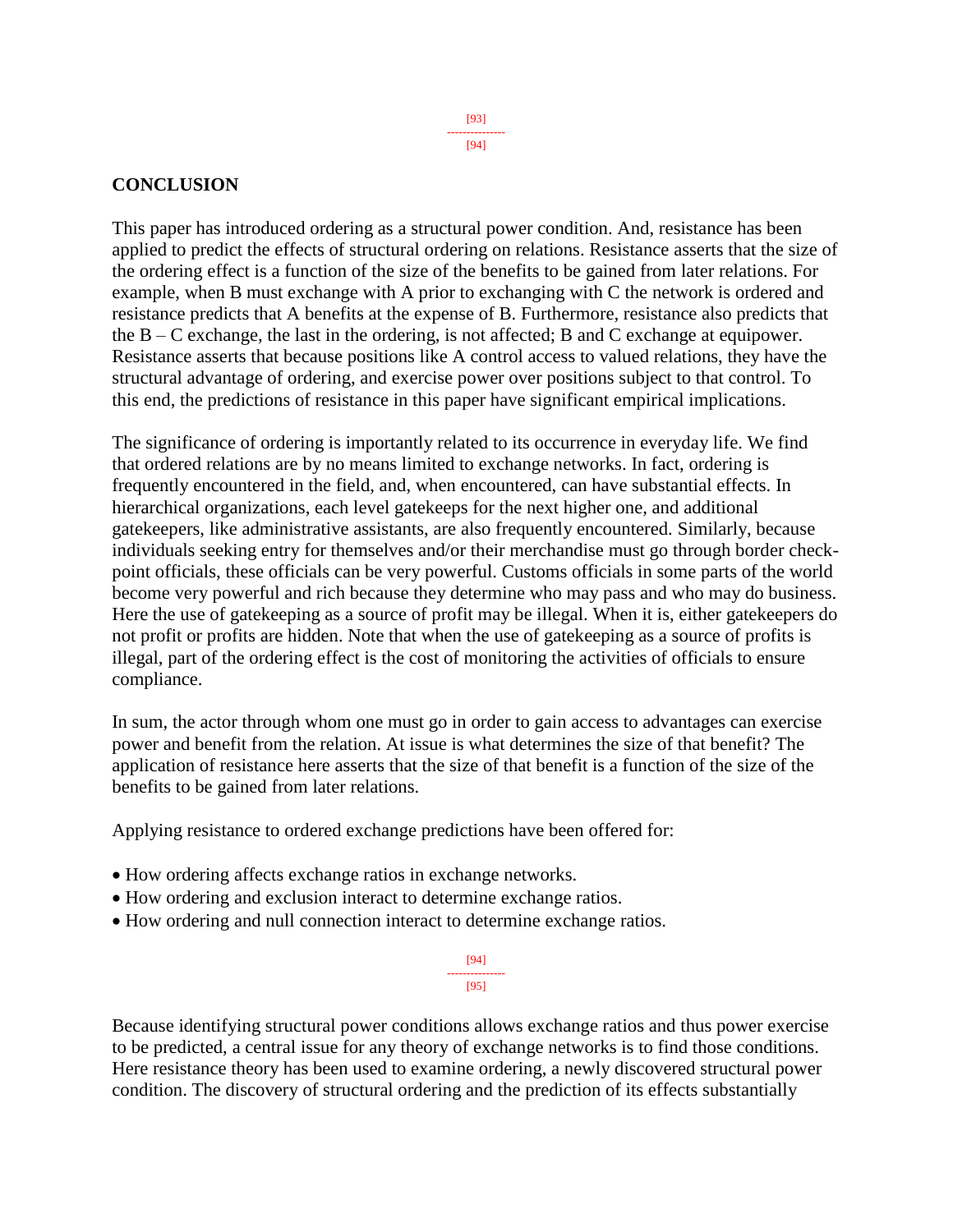extends the "prospective scope" of Elementary Theory to a new domain for investigation. Hypotheses have been offered and, if supported in testing, the scope of Elementary Theory will be extended.

# **REFERENCES**

Blau, Peter Michael (1987). *Bureaucracy in Modern Society.* New York: Random House.

Burawoy, Michael (1979)*. Manufacturing Consent: Changes in the Labor Process under Monopoly Capitalism.* Chicago: University of Chicago Press.

Patton, Travis, and David Willer (1990). "Connection and Power in Centralized Exchange Networks." *Journal of Mathematical Sociology*, 16:31-49.

Skvoretz, John and David Willer (1991). "Power in Exchange Networks: Setting and Structure Variations." *Social Psychology Quarterly*, 54:224-38.

\_\_\_\_ (1993). "Exclusion and Power: A Test of Four Theories of Power in Exchange Networks." *American Sociological Review*, 58:801-18.

Szmatka, Jacek and David Willer (1995). "Exclusion, Inclusion and Compound Connection in Exchange Networks." *Social Psychology Quarterly*, 58: 123-31.

Tepperman, L. (1973). "The Multiplication of Opportunities: A Model of Sponsored Mobility, Coventry England, 1420-1450." *Canadian Review of Sociology and Anthropology*, 10:1-19.

> [95] --------------- [96]

Willer, David (1984). "Analysis and Composition as Theoretic Procedures." *The Journal of Mathematical Sociology*, 10:241-70.

\_\_\_\_ (1992a). "Predicting Power in Exchange Networks: A Brief History and Introduction to the Issues." *Social Networks*, 14:187-212.

\_\_\_\_ (1992b). "The Principle of Rational Choice and the Problem of a Satisfactory Theory." in J.S. Coleman and T. J. Fararo (eds.) *Rational Choice Theory: Advocacy and Critique.* Newbury Park CA: Sage.

\_\_\_\_ (1999). *Network Exchange Theory*. Westport CT: Greenwood Press.

Willer, David and John Skvoretz (1997. "Network Connection and Exchange Ratios: Theory, Predictions and Experimental Tests." Pp. 199-234 in Barry Markovsky, Michael Lovaglia and Lisa Troyer. *Advances in Group Process,* 14. Greenwich CT: JAI Press.

# **AUTHOR BIOGRAPHY**